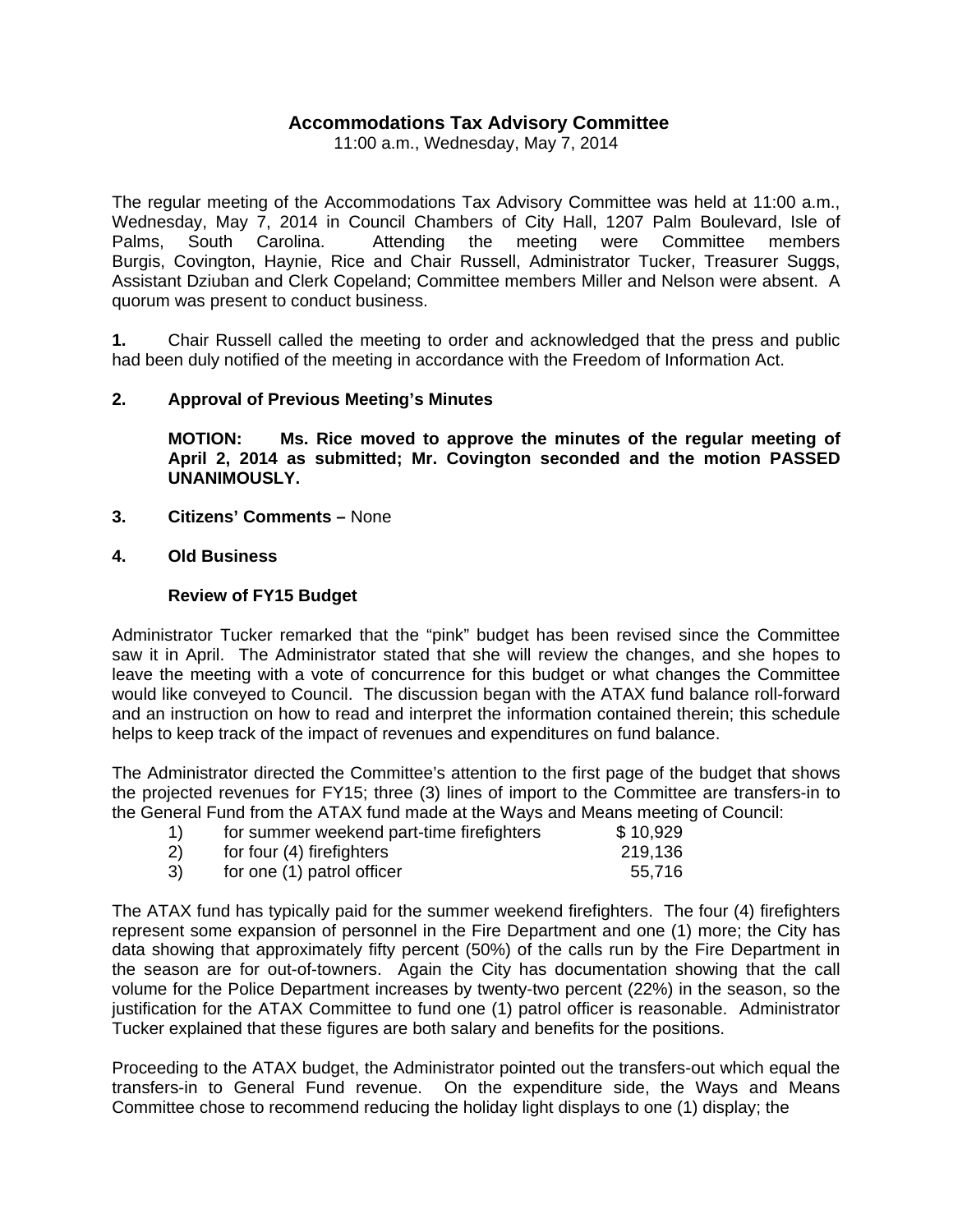ATAX Committee May 7, 2014 Page 2 of 4

expenditure was twenty-five thousand dollars (\$25,000) and now is five thousand dollars (\$5,000). One (1) benefit to the ATAX budget is reflected in the decision to correct an accounting error from years back where insurance was paid ahead; in FY15 that error is being corrected reducing the insurance expense. Contracted Services was also reduced when the Ways and Means Committee agreed that, since primarily BSOs fill holes on the beach, there would be fewer calls to the contractor to perform that function.

When the Committee last saw the budget, the amount to be funded from existing fund balance was less than ten thousand dollars (\$10,000); with the changes made at the Ways and Means Committee, the amount to funded with existing fund balance has increased to two hundred seven thousand nine hundred sixty dollars (\$207,960). The biggest impact of that is the difference in funding for personnel. The repaving of Ocean Boulevard from  $10<sup>th</sup>$  to  $14<sup>th</sup>$  Avenues was deferred.

Chair Russell asked why the ongoing monitoring of the entire coastline has increased by ten thousand dollars (\$10,000). Administrator Tucker explained that the City's contract is paid out in pieces, and the City has increased the number of monitorings at Breach Inlet.

Ms. Haynie asked how many ATVs the City has; the Administrator responded that both the Fire and Police have ATVs and an old one (1) that has been assigned to the Public Works Department. Treasurer Suggs said that the Police Department has one (1) ATV, and the Fire Department has two or three (2-3). Ms. Haynie asked how many were on duty on heavy weekends, like Memorial Day, July  $4<sup>th</sup>$  and Labor Day; the Administrator said that on those days "it's all hands on deck;" the City also pulls in people from the Sheriff's office, the County and volunteers. The only persons who are not working are those sleeping because they have the next shift. Ms. Haynie then asked if the ATVs are assigned zones to cover on the beach; Administrator Tucker responded she thinks that is the case, but, if there is a lost child last seen in the water, everybody is called into service.

### **MOTION: Ms. Rice moved to approve the FY15 ATAX budget as presented; Mr. Burgis seconded and the motion PASSED on a vote of 4 to 1 with Mr. Covington casting the dissenting vote.**

Administrator Tucker explained that this budget will have a public hearing at 5:30 p.m. on Tuesday, May  $20<sup>th</sup>$  and, assuming there are no major changes, the budget will get Second Reading on at the Council meeting of Tuesday, May  $27<sup>th</sup>$ .

**5. New Business –** None

### **6. Miscellaneous Business**

Ms. Rice asked for guidance on acquiring another piece of public art for Front Beach; she indicated that she thinks the turtle sculpture there now adds to the general tone at Front Beach. The Administrator recounted that the turtle was purchased and donated by the Taylor family and that they have been told how nice it would be to have a companion piece to replace the kiosk, which is thought to be ineffective.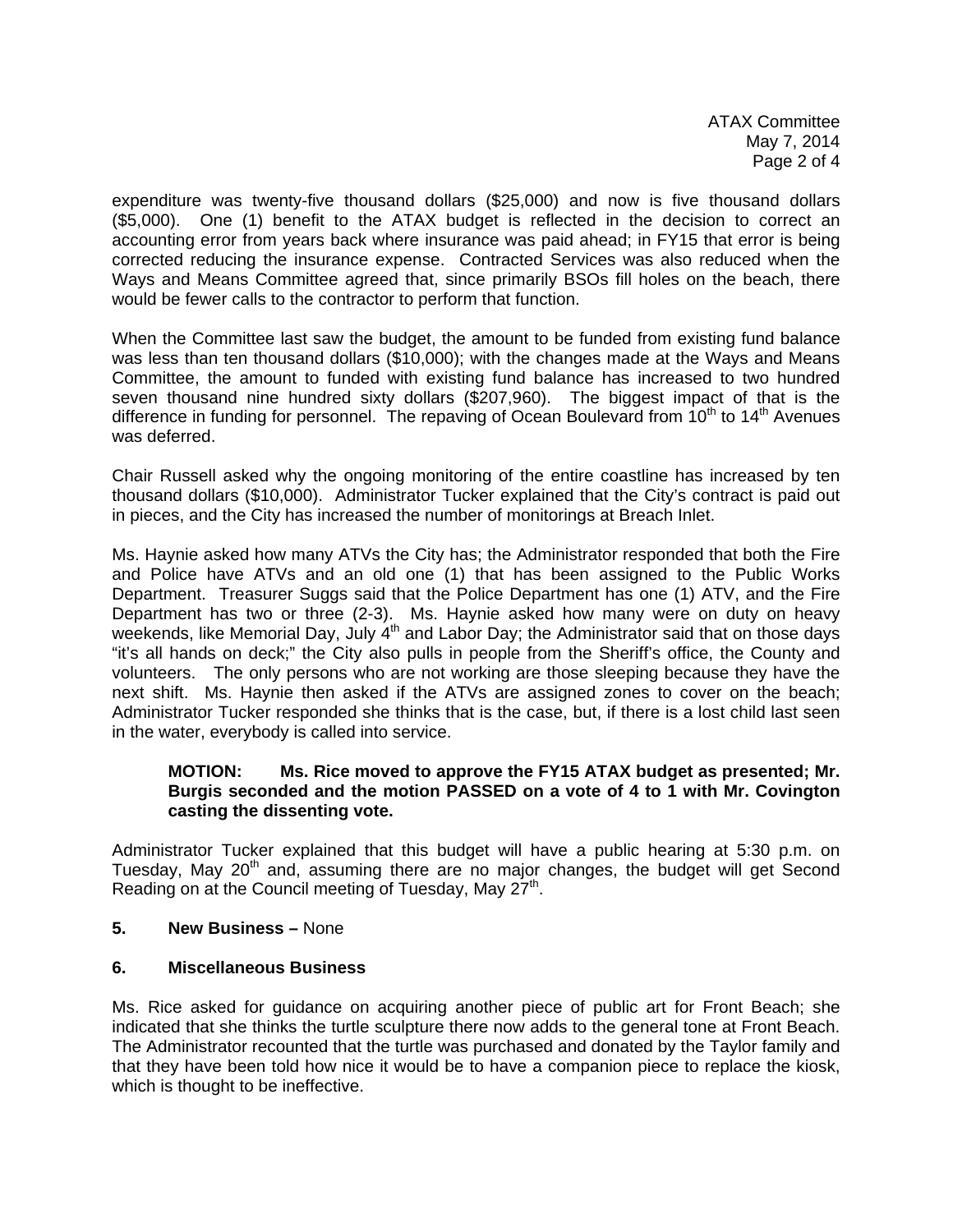Ms. Rice expressed the opinion that the City should not depend on the Taylors and that the City has the means and should be explored by the City.

Administrator Tucker interpreted her statements as referring to the City's budget and talking about funding the public art piece in the budget.

Ms. Rice confirmed and said that it can wait until next year; it is process and will take time.

Chair Russell liked the idea and thought it could be considered for FY16.

Ms. Haynie asked about progress in improving the lighting at Front Beach. The Administrator stated that funding for swag lighting from palm tree to palm tree for Front Beach is included in the FY15 budget. But that appears to be quite expensive, so the City has turned to SCE&G for improved street lighting there; the lights that are at Front Beach now belong to the City. The Administrator has a meeting with an SCE&G representative tomorrow, Thursday, May  $8<sup>th</sup>$  at 9:00 a.m. to get a proposal from them.

Chair Russell asked for an update on new public restrooms for Front Beach. Administrator Tucker explained that the City has retained the services of Liollio to assist the City to make decisions about what the best alternatives for the restrooms might be; they have held the kickoff meeting at staff level concerning the problem they are trying to tackle. At that meeting, it became clear that some of the options not on the current site might change foot-traffic patterns for the businesses; therefore, the businesses need to become involved now. The City does not need to become vested in a plan only to learn that it will take people away from Front Beach businesses. A meeting has been calendared that will include staff, Liollio staff and the businesses. At the current site, the City is very limited in what it can do because the lot is quite narrow to stay in compliance with ADA and flood regulations. Sites also under consideration are the two (2) municipal parking lots; they are attractive to the City because they would move from a V zone to an A zone and construction complications lessen. A third option is the small triangular area across from the Windjammer; Director Kerr is checking for the flood zoning for that spot. For the existing location, dialogue has occurred about having free-standing showers and cabanas there.

The Administrator requested that, in the future, if there are things that members want to discuss under *New Business* or *Miscellaneous Business*, they need to be detailed on the agenda.

Mr. Covington wanted to clarify his opinion of the Charleston Visitors Bureau; he stated that they do a good job for the City of Charleston, but his issue is that, when people stay in hotels in Charleston, they become day-visitors to the Isle of Palms who park in the neighborhoods, leave their trash in residents' yards, etc. In his opinion, the money sent to the CVB would be better spent advertising to families in Ohio, Nashville, Atlanta and Charlotte who will come to the island, rent a house, have plenty of parking, have bathing facilities and bathroom facilities.

Next Meeting Date: 11:00 a.m., Wednesday, August 6, 2014 in Council Chambers.